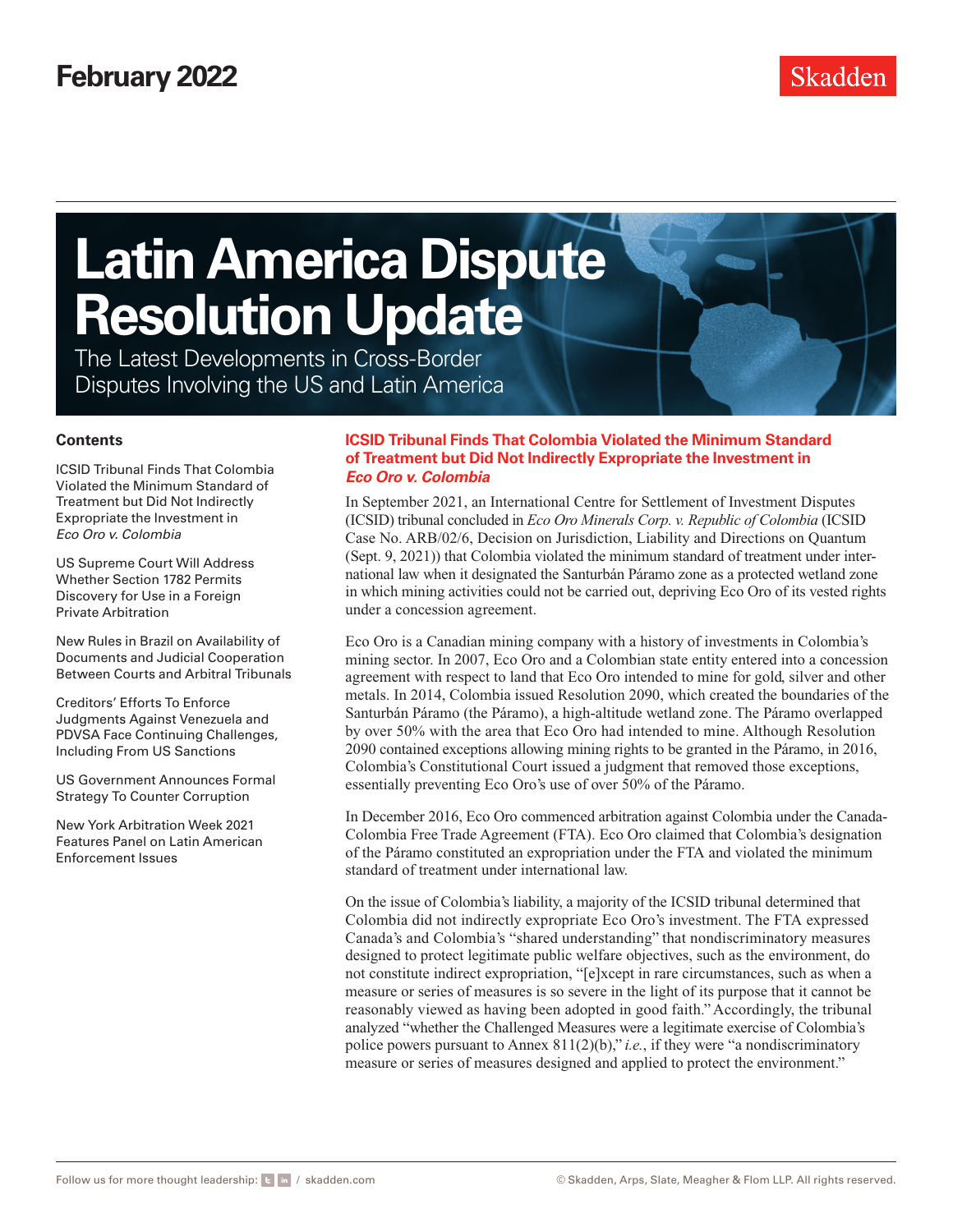## <span id="page-1-0"></span>**US Supreme Court Will Address Whether Section 1782 Permits Discovery for Use in a Foreign Private Arbitration**

As discussed in our [March 2021 newsletter,](https://www.skadden.com/insights/publications/2021/03/latin-america-dispute-resolution-update) the U.S. Supreme Court was poised to consider whether a U.S. statute known as 28 U.S.C. §1782 (Section 1782) permits U.S. federal district courts to order parties to produce documents for use in foreign private commercial arbitrations. Section 1782 generally allows litigants to obtain discovery from individuals and entities in the U.S. if the discovery is "for use in a proceeding in a foreign or international tribunal." However, several U.S. Courts of Appeals have reached opposite conclusions regarding whether a private commercial arbitration, as opposed to a foreign court proceeding, for example, constitutes a "foreign or international tribunal." In *Servotronics Inc. v. Rolls-Royce PLC* (No. 20-794 (U.S.)), the Supreme Court had agreed to decide that precise question. Oral argument was scheduled for October 5, 2021, but, in September 2021, the parties agreed to dismiss the case and it was removed from the Supreme Court's calendar.

This was not the end of the road for this important issue, however. On December 10, 2021, the Supreme Court granted *certiorari* in two cases that address the same question from different angles. One case, *ZF Automotive US, Inc. v. Luxshare, Ltd.* (No. 21-401 (U.S.)), involves a private commercial arbitration over a contract dispute with two private parties. The other, *AlixPartners LLP v. The Fund for Protection of Investor Rights in Foreign States* (No. 21-518 (U.S.)), involves an arbitration between a private party and a state under a bilateral investment treaty.

In *ZF Automotive*, Luxshare, Ltd., a Hong Kong limited liability company, is seeking discovery from an indirect U.S. subsidiary of a German corporation, ZF Automotive US, Inc. ZF Automotive's parent company is currently engaged in an arbitration in Germany with Luxshare in which Luxshare accuses ZF Automotive's parent of concealing information during the negotiation of a purchase agreement between the companies. Luxshare sought discovery from ZF Automotive under Section 1782 and the U.S. District Court for the Eastern District of Michigan granted the application. ZF Automotive

then took the unusual step of seeking a stay of the discovery order from the U.S. Supreme Court, which the Court granted.

In its petition asking the Supreme Court to hear the case, ZF Automotive highlighted that the U.S. Courts of Appeals remain split on the issue of whether Section 1782 may be invoked to support private commercial arbitrations. The Fourth and Sixth Circuits have held that commercial arbitrations qualify for Section 1782 relief, while the Second, Fifth and Seventh Circuits have held that a private commercial arbitration is not "a foreign or international tribunal" for purposes of Section 1782.

In *AlixPartners*, the petitioner has asked the Supreme Court to decide whether Section 1782 may be used to seek discovery in aid of a foreign *ad hoc* arbitration, constituted pursuant to a bilateral investment treaty, involving a "commercial dispute." The underlying dispute involves a claim by a former shareholder of AB Bankas Snoras (Snoras), a failed Lithuanian bank, against the government of Lithuania. The claim was assigned to the Fund for Protection of Investor Rights in Foreign States, which commenced an *ad hoc* arbitration in accordance with the United Nations Commission on International Trade Law Rules pursuant to a bilateral investment treaty between the Russian Federation and the Republic of Lithuania. The fund then sought to obtain discovery in the United States from AlixPartners LLP and its former CEO, who had served as a temporary administrator of Snoras. The U.S. District Court for the Southern District of New York granted the application under Section 1782, and the Second Circuit Court of Appeals affirmed the order.

The Supreme Court will hear both cases in a consolidated oral argument and will likely issue a decision during this Supreme Court term, which ends in June.

The number of petitions filed in U.S. courts to seek discovery under Section 1782 has been rising. The Supreme Court's decision in these two cases will significantly impact that trend.

The majority found that Colombia was properly exercising its police powers when it designated the Páramo as a protected area. The tribunal held that, because it found Colombia's actions were adopted in good faith, nondiscriminatory and proportional to the state's goal — the protection of the Páramo, they did not constitute an indirect expropriation.

A different majority of the same ICSID tribunal applied a two-step analysis to evaluate whether Colombia had nonetheless breached the minimum standard treatment obligation: (i) whether Colombia, *inter alia*, violated Eco Oro's legitimate expectations; and (ii) whether Colombia's actions were unacceptable from an international law perspective. This majority found that Colombia's actions "comprise[d] conduct that failed to provide Eco Oro with a stable and predictable regulatory environment." Furthermore, the tribunal found that Colombia's actions had been grossly inconsistent and gave rise to considerable confusion and uncertainty as to what activities Eco Oro could undertake and what the final boundaries of the Páramo would be (and when those boundaries would be announced), thereby constituting a breach of the minimum standard of treatment.

The tribunal directed the parties to consider additional questions related to the quantum calculation of Eco Oro's loss.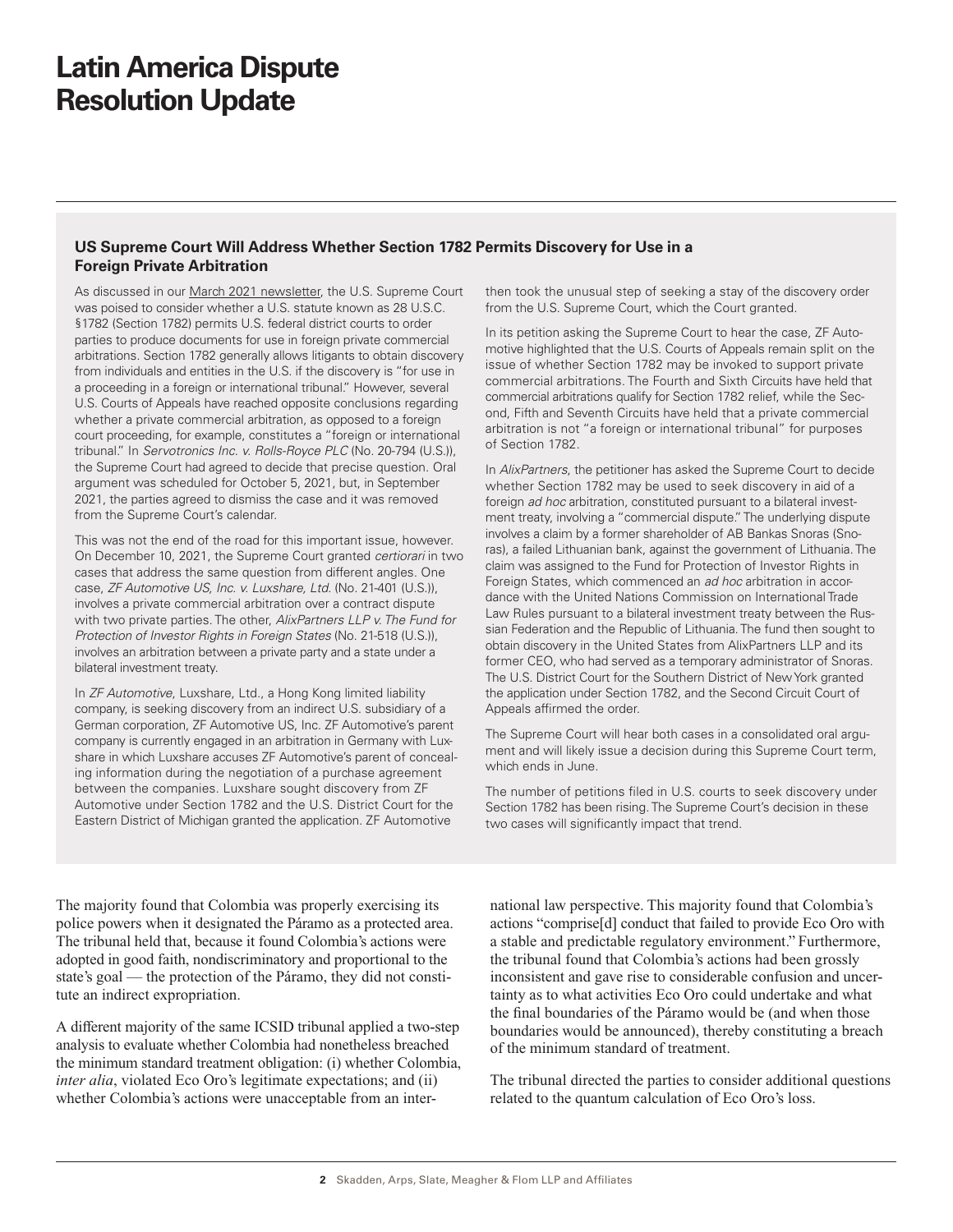## <span id="page-2-0"></span>**New Rules in Brazil on Availability of Documents and Judicial Cooperation Between Courts and Arbitral Tribunals**

Recent developments in Brazil have broadened the scope of two tools that may be used in local dispute resolution proceedings. New rules expand (i) the availability of document production in Brazilian litigation and (ii) the extent of cooperation between Brazilian courts and arbitration tribunals seated in Brazil. The impact of these developments on disputes subject to arbitration and on cooperation between the Brazilian courts and arbitration tribunals seated outside of Brazil remains to be seen.

We understand from Brazilian counsel that a new law has amended the Civil Procedure Code to permit broader document production in Brazilian court proceedings. The law began as a provisional executive order, known as the Improvement of the Business Environment Act, issued by President Jair Bolsonaro. On August 26, 2021, the Brazilian Congress converted that executive order into law (Federal Law No. 14,195). This new legislation amended an array of federal statutes to implement some of the current Brazilian administration's core policies, such as facilitating the incorporation of new companies, fostering international trade and decreasing the bureaucratic steps required for a variety of corporate and judicial acts.

Historically in Brazil, the ability to obtain documents from the opposing party in a litigation has been limited. A litigant seeking document production is required to (i) identify the individual document sought as completely as possible, (ii) demonstrate the evidentiary purpose of the document, including the facts associated with it, and (iii) explain the circumstances upon which the litigant relied to assert that the document exists and is in the opposing party's custody. The party from whom a document is sought is entitled to object to the request, and the judge may compel production if the document, by its content, relates to the relationship between the parties, or if the counterparty has a legal obligation to produce the document or has previously referred to the document as evidence in the proceedings. The new legislation allows litigants to seek production of "categories of documents" in addition to individual specific documents, which potentially expands the scope of permissible document requests and could have the practical effect of increasing the level of document disclosure in court proceedings.

In addition, the ability to obtain broader document disclosure may have the effect of prompting more litigants to avail themselves of existing mechanisms under the Civil Procedure Code that permit pre-dispute requests for evidence. Whether and under which circumstances these pre-dispute mechanisms are available when a dispute is subject to arbitration remains in question and has not yet been settled by Brazilian courts.

We also understand that a second development concerns the arbitral letter (*carta arbitral*), a mechanism by which an arbitral tribunal may seek direct cooperation from national courts. Newly approved Resolution 421/2021 of Brazil's National Council of Justice1 regulates practical aspects of the arbitral letter procedure, which is provided for under both the Civil Procedure Code and the 2015 Reform of the Brazilian Arbitration Act.<sup>2</sup> Arbitral letters are, among other things, commonly used to enforce provisional measures granted by an arbitral tribunal (*e.g*., seizures, attachments and freezing of bank accounts) or to enforce arbitrators' orders compelling the production of documents or witness testimony, which require coercive powers that arbitrators lack. The new resolution is intended to provide uniform rules for the use of the arbitral letter throughout the country and to strengthen the pro-arbitration approach of Brazilian courts.

The resolution specifies that proceedings relating to arbitral letters shall be held under seal, provided that the arbitration itself is also confidential. The new rule also outlines the formal requirements of an arbitral letter, which must: (i) identify the arbitral tribunal, arbitral institution and number of the proceeding; (ii) specify the act that requires judicial cooperation; (iii) include evidence of the constitution of the arbitral tribunal; and (iv) include copies of the arbitration agreement, relevant briefs, arbitration decision and powers of attorney for the lawyers involved, where applicable. In addition, the resolution introduces the possibility that the arbitral letter may be used in reverse, *i.e*., a court may use an arbitral letter to seek cooperation from an arbitral tribunal.

Finally, the resolution contains an express provision limiting its applicability to arbitral letters relating to domestic proceedings. The issue of whether arbitral tribunals seated outside of Brazil may seek direct cooperation from Brazilian courts by way of an arbitral letter is not addressed by the legislation and has yet to be tested before Brazilian courts.

<sup>1</sup> Resolution 421/2021 of September 29, 2021, which amended Resolution 350/2020 of October 27, 2020. The National Council of Justice is the body responsible for the strategic planning and administrative regulation of the judiciary branch in Brazil.

<sup>2</sup> Federal Law No. 9,307 of September 23, 1996, as amended by Federal Law No. 13.129 of May 26, 2015, Article 22-C.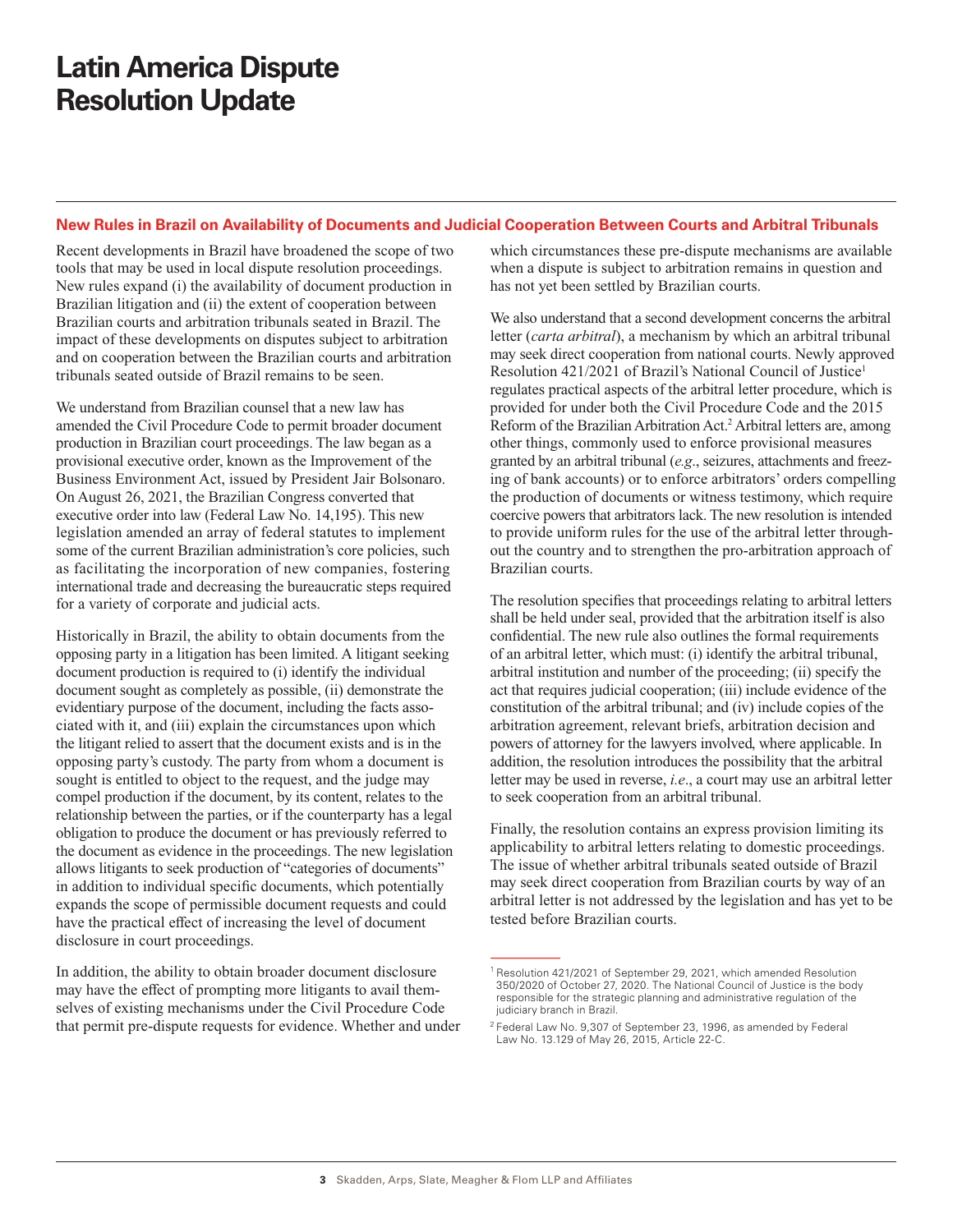## <span id="page-3-0"></span>**Creditors' Efforts To Enforce Judgments Against Venezuela and PDVSA Face Continuing Challenges, Including From US Sanctions**

The collective efforts of Venezuela's award creditors, particularly those of Crystallex, Inc., the former owner of an expropriated gold mine, to recover compensation for the expropriations of the Chavez-Maduro eras have encountered further complications in the form of U.S. sanctions laws and competing claims by bondholders of Petróleos de Venezuela, S.A. (PDVSA).

In 2008, the Venezuelan government, led by Hugo Chavez, seized the Las Cristinas gold mine, which reportedly held the largest gold deposits in the country. In 2011, the former owner, Crystallex, commenced an arbitration before the Additional Facility to the World Bank's ICSID, claiming that the seizure violated the Canada-Venezuela bilateral investment treaty. In 2016, an ICSID Additional Facility arbitral tribunal upheld Crystallex's claim and awarded the company over \$1.3 billion in damages. In 2017, the U.S. District Court for the District of Columbia confirmed the award, after which Crystallex brought enforcement proceedings in the U.S. District Court for the District of Delaware seeking to execute the award against assets of PDVSA, Venezuela's state-owned oil company. Specifically, Crystallex sought to attach shares of PDV Holding, Inc. (PDVH), a Delaware company belonging to PDVSA. PDVH is the holding company for CITGO Holding, Inc., which in turn wholly owns CITGO Petroleum Corp., a U.S. petroleum distributor.

In a 2018 ruling, Judge Stark of the Delaware district court found that PDVSA was an alter ego of the Venezuelan government, allowing Crystallex to levy execution against PDVH (and thus its interests in CITGO). Among other things, Judge Stark found that PDVSA was under the pervasive political control of the Maduro administration and therefore that PDVSA's separate corporate existence should be disregarded. The U.S. Court of Appeals for the Third Circuit later affirmed his ruling, with the U.S. Supreme Court denying *certiorari* on May 18, 2020.

These developments occurred alongside some important political developments. Starting in 2019, the U.S. government and most Western countries withdrew political recognition of the Maduro administration and instead recognized National Assembly President Juan Guaidó as the legitimate interim president of Venezuela. The Guaidó administration, however, consists of officials who are reportedly based outside of Venezuela. By contrast, the Maduro administration, while no longer internationally recognized as legitimate, remains *de facto* in control of the workings of government in Caracas. Although the mandate of Venezuela's National Assembly (and by implication the Guaidó administration's mandate) was set to end in January 2022, in early January 2022, a subset of Venezuela's opposition parties approved a one-year extension of

the assembly's mandate. On January 4, 2022, the U.S. government announced that it "continues to recognize the authority of the democratically elected 2015 National Assembly as the last remaining democratic institution and Juan Guaidó as Venezuela's interim president" and that it "welcome[d] the agreement reached to extend the authority of the National Assembly elected in 2015 and of interim President Guaidó as its president."

Meanwhile, in 2021, the district court in Delaware issued preliminary directions concerning a potential sale of PDVH. The court also appointed a "special master" to assist it with the sale process. Over the course of the year, the court received further briefing on these issues, including whether pending U.S. government sanctions against Venezuela required issuance of a specific license from the U.S. Office of Foreign Asset Control (OFAC) in order for the court to conduct a judicial sale of PDVH. The court also received briefings from stakeholders affected by the proposed auction of PDVH, including:

- the Guaidó administration, which on behalf of the government of Venezuela (i) has informed the district court that it has appointed an "ad hoc" board to PDVSA, and (ii) has urged that no auction of PDVSA assets occur because, it claims, this would be deleterious to its efforts to effect a transition to democracy in Venezuela;
- the U.S. government, which has stated that it supports the Guaidó administration generally and, specifically, has asserted that CITGO's "loss through a forced sale in a U.S. court would be a great political victory for the Maduro regime"; and
- other award creditors of Venezuela, which are also seeking to participate in the auction of PDVH and to obtain a share of the proceeds.

The result of this litigation was that, as of 2021, the Delaware district court was poised to conduct a judicial sale of the company that controlled CITGO to satisfy Crystallex's award rights, and potentially those of other creditors. But other complications ensued.

First, the Guaidó administration attempted to appeal the Delaware district court's 2021 orders concerning the judicial sale. In early 2021, it filed an interlocutory appeal to the U.S. Court of Appeals for the Third Circuit, claiming that any auction would be improper and a violation of sovereign immunity. In January 2022, the Third Circuit dismissed the appeal for lack of jurisdiction as premature, given that no final auction order has yet been ordered. However, court's decision left open the prospect of a further appeal once the Delaware district court issues a final sale order.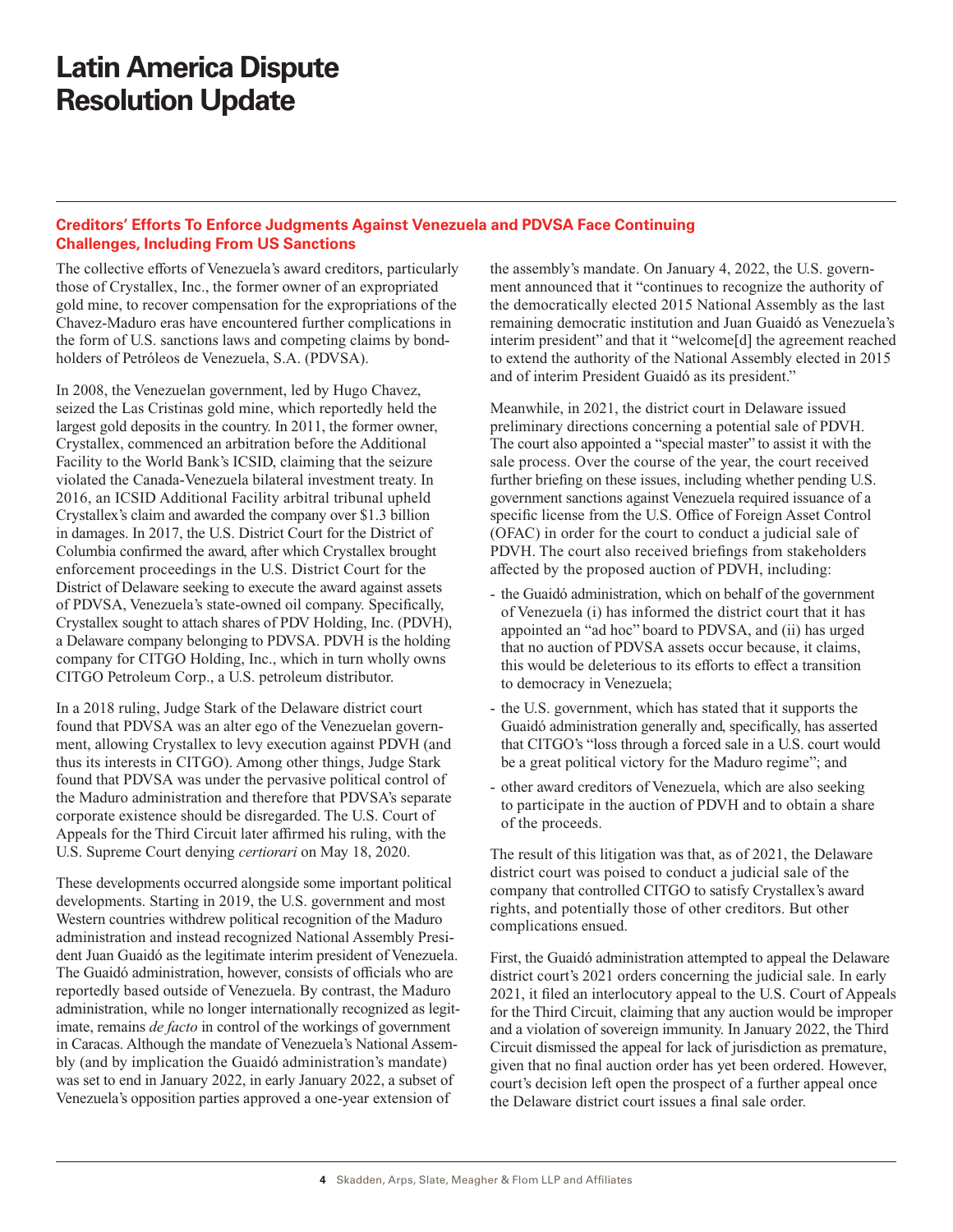## <span id="page-4-0"></span>**US Government Announces Formal Strategy To Counter Corruption**

On December 6, 2021, the White House released the "United States Strategy on Countering Corruption," which outlines the Biden administration's focus on fighting corruption as a core national security interest of the United States. The paper describes an interagency, cross-border approach, including:

- additional resourcing for and coordination among federal agencies charged with addressing corruption issues;
- increased scrutiny of bribe recipients (in addition to payors) and gatekeepers who facilitate corruption;
- leveraging existing anti-money laundering and asset recovery regimes as enforcement tools to discourage corruption; and
- more coordination with international partners.

Second, another group of creditors, namely the holder of bonds in PDVSA, is conducting competing efforts. Several year ago, PDVSA pledged a substantial block of CITGO Holdings shares as collateral for bonds it issued. PDVSA later defaulted on those bonds. In 2020, a group of bondholders of PDVSA — specifically, the holders of approximately 60% of the bonds issued by PDVSA with face value in excess of \$1.5 billion — obtained a judgment from the U.S. District Court for the Southern District of New York allowing the holders to enforce their security rights and liquidate the pledged shares in CITGO Holdings. That order is now under appeal to the U.S. Court of Appeals for the Second Circuit, which heard arguments in January 2022. In that appeal, the Guaidó administration argued that the pledge of CITGO shares violated Venezuela's internal law. If, however, the bondholders' efforts to sell the stock go forward, that may impact Crystallex's position.

Third, as we have previously discussed (see our [August 30, 2017,](https://www.skadden.com/insights/publications/2017/08/newsanctionstargetgovvenezuelasaccessuscapmarkets) [client alert "New Sanctions Target the Government of Venezuela's](https://www.skadden.com/insights/publications/2017/08/newsanctionstargetgovvenezuelasaccessuscapmarkets) [Access to US Capital Markets"](https://www.skadden.com/insights/publications/2017/08/newsanctionstargetgovvenezuelasaccessuscapmarkets) and our [November 8, 2018, client](https://www.skadden.com/insights/publications/2018/11/new-executive-order) [alert "New Executive Order Authorizes the Imposition of Sanc](https://www.skadden.com/insights/publications/2018/11/new-executive-order)[tions To Counter Corruption in Venezuela"](https://www.skadden.com/insights/publications/2018/11/new-executive-order)), the U.S. government has imposed extensive sanctions on Venezuela aimed at restricting access to U.S. debt and equity markets and targeting corrupt practices in Venezuela that are impeding the efforts of creditors. On September 10, 2021, OFAC issued a decision in which it refused to grant Crystallex a special license to conduct a judicial sale of shares in PDVH. In its decision, OFAC stated that it had consulted with the U.S. Department of State, which had considered the

Companies, including those doing business in or with Latin America, should expect increased Foreign Corrupt Practices Act enforcement efforts from the U.S. Department of Justice and U.S. Securities and Exchange Commission, and that other government agencies will increasingly share data and resources to support those efforts. Companies operating internationally should be aware of the Biden administration's increased focus on anticorruption efforts and should revisit their risk assessments and compliance programs to ensure those assessments and programs identify and address corruption-related risk in company operations. Please refer to our December 20, 2021, client alert "[US Announces Formal Strategy To Counter Corruption](https://www.skadden.com/insights/publications/2021/12/us-announces-formal-strategy-to-counter-corruption)" for a detailed discussion of the strategy paper.

current situation in Venezuela. The State Department concluded that "denying the license at present and continuing the blocking of these shares is particularly important at this time." OFAC further noted that the political climate in Venezuela had substantially changed in January 2019 when Nicolas Maduro attempted to take the role of president for a second term after fraudulent elections, and the United States instead recognized Juan Guaidó as Venezuela's interim president. OFAC emphasized that its ability to issue or withhold licenses was critical for the U.S. government to "tailor sanctions to evolving foreign policy and national security needs."

The U.S. government's position has also impacted the PDVSA bondholders' efforts to enforce their rights against CITGO Holdings stock. On January 20, 2022, OFAC issued General License 5I and a related OFAC FAQ, in which it stated that "transactions related to the sale or transfer of " the CITGO Holding, Inc. shares serving as collateral for the holders of the PDVSA bonds "are prohibited" under the sanctions until at least January 20, 2023, "unless specifically authorized by OFAC."

The various creditors of Venezuela and PDVSA thus face a series of continuing challenges as they attempt to enforce their judgments against Venezuelan government assets located in the United States. Moreover, for as long as the U.S. government remains opposed to a sale of PDVH and/or CITGO Holdings, OFAC may continue to deny permission to conduct the sale.

All of these events, and possibly further claims, are likely to play out in the first half of 2022.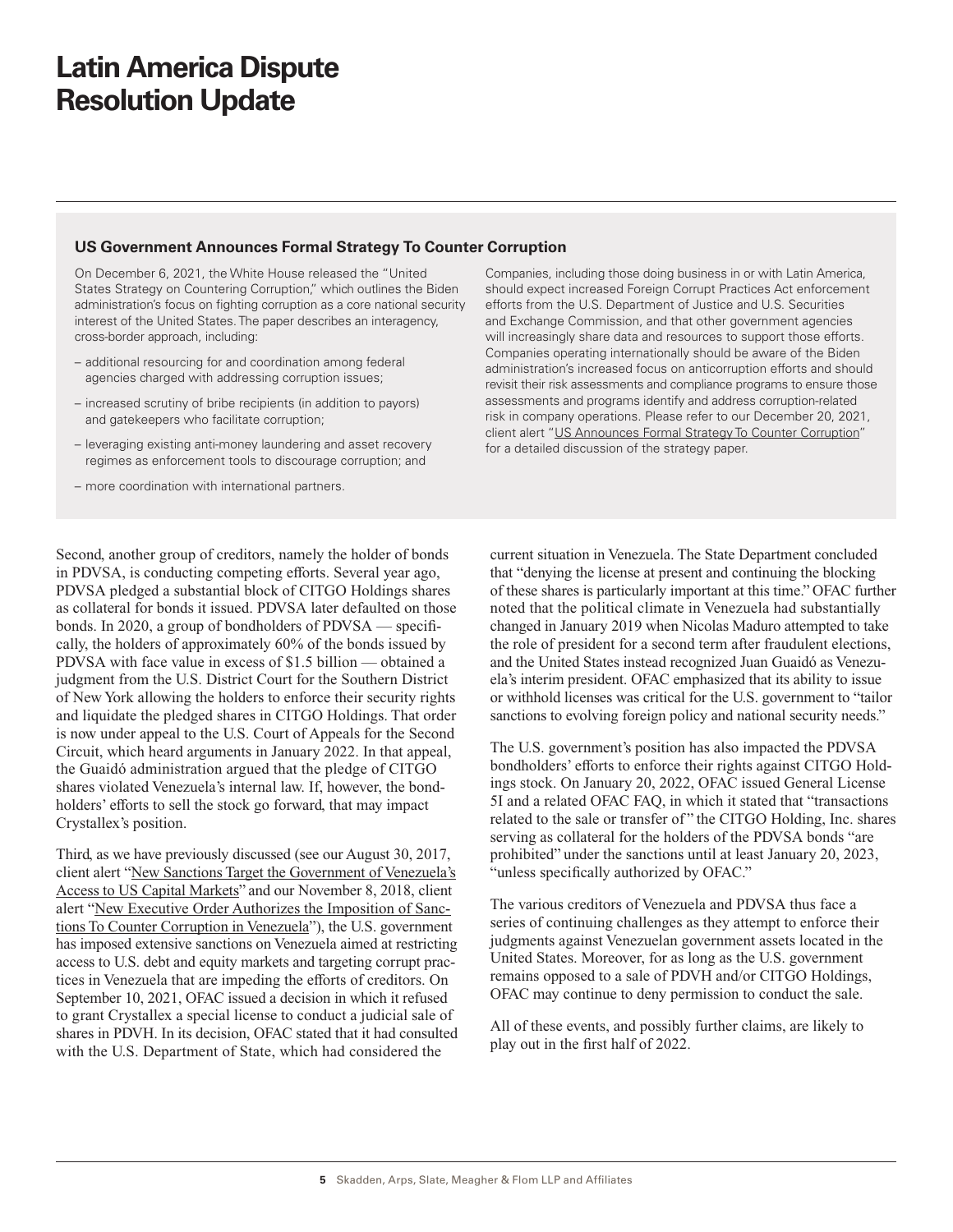## <span id="page-5-0"></span>**New York Arbitration Week 2021 Features Panel on Latin American Enforcement Issues**

The third annual New York Arbitration Week (NYAW) took place on November 15-19, 2021. Jointly led by the New York International Arbitration Center and the New York branch of the Chartered Institute of Arbitrators, NYAW 2021 provided a week of programming showcasing New York as a global seat for international arbitration and a generator of thought leadership on cutting-edge topics in the field. A different arbitral institution or organization sponsored each event in the week's calendar, and the NYAW 2021 Organizing Committee, which was co-chaired by Skadden partner Lea Haber Kuck, coordinated the overall programming. Skadden associates Alexander Haden and Jesse Peters served as committee secretaries.

Of particular note was the "Dispelling Myths: Enforcement of Latin American Arbitration Awards in the United States and U.S. Arbitration Awards in Latin America" program sponsored by the New York City Bar Association ([find the recording available](https://nyarbitrationweek.com/dispelling-myths-relating-to-enforcement-of-latin-american-arbitration-awards-in-the-united-states-and-u-s-arbitration-awards-in-latin-america/) here). Columbia University Law School Professor Alejandro Garro moderated a panel in which leading practitioners from several jurisdictions across North and South America discussed the unique features and perceived challenges in enforcing international arbitral awards in their respective jurisdictions. Panelists included Skadden partner Jennifer Permesly (United States), Maria Ines Corra (Argentina), Marcela Levy (Brazil), Eduardo Zuleta (Colombia) and Elsa Ortega (Mexico).

The panelists agreed that although each jurisdiction has unique features, courts throughout the Americas have generally favored enforcement of international arbitral awards. Ms. Permesly discussed the commonly held view that U.S. courts do not honor competence-competence determinations. She noted, however, that U.S. jurisprudence recognized an exception that nearly swallows the rule: If there is clear and unmistakable evidence that the parties intended to refer the question to the arbitrators, then courts will not review the jurisdiction of the arbitrators *de novo* at the enforcement stage. Significantly, many courts have found

that the incorporation of arbitral institution rules that delegate questions of arbitrability to the arbitrators can constitute such clear and unmistakable evidence.

Ms. Inés Corrá noted that Argentine law provides limited grounds for denying enforcement of foreign arbitral awards, following the spirit of the New York Convention. She highlighted three cases demonstrating the inclination of the Argentine Supreme Court of Justice to enforce awards and leave undisturbed the arbitral tribunal's decisions on the merits of the dispute.

Ms. Levy reported that Brazilian courts are very arbitrationfriendly, but she flagged several cases showing the bounds of the Brazilian courts' willingness to enforce foreign awards. For example, she discussed a case in which the court denied enforcement of a foreign award, finding that the arbitrator was not impartial under the Brazilian Civil Procedure Code and holding that the award therefore violated Brazilian public policy.

Mr. Zuleta described Colombia as a country that "exports arbitrators and imports awards" because its jurisprudence favors enforcement of awards. However, he noted that some aspects of arbitration enforcement actions in Colombia are still uncertain, such as the number of rounds of pleadings each party may submit and the position of the Council of State (the body with jurisdiction over recognition of awards against state entities) on international public policy in certain circumstances.

Finally, with respect to Mexico, Ms. Ortega explained that enforcement of an arbitral award in Mexico is not an appeal, and the judge may not examine the merits of the underlying dispute. She discussed the use of the *amparo* constitutionality proceeding in the context of the enforcement of arbitration awards. She noted that parties may not bring an *amparo* proceeding against arbitral tribunals to challenge decisions, as tribunals are not state actors. However, parties can bring such challenges against a judge who decides to enforce or annul an arbitral award.